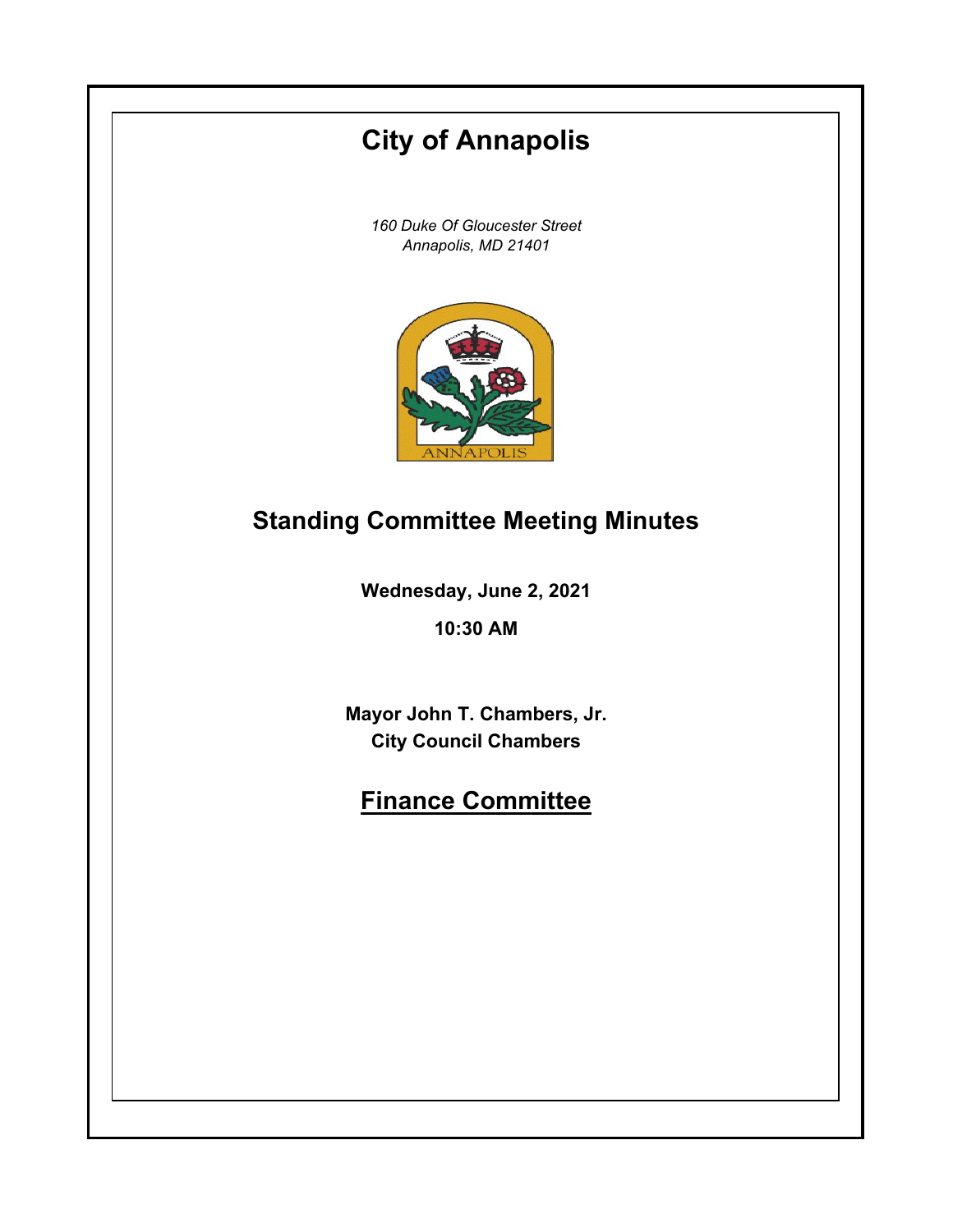# Call To Order

#### **Chairman Arnett called the meeting to order at 10:40 a.m.**

Roll Call

**Present:** 3 - Alderman Arnett, Alderman Paone and Alderwoman Finlayson

Approval of Agenda (any changes to the agenda should be made here)

**Alderwoman Finlayson moved to adopt the Regular Meeting Agenda as amended to add a discussion of One-time fund use, and SA-36-21, SA-37-21, SA-38-21, and SA-39-21. Seconded. The motion carried by the following vote:**

**Aye:** 3 - Alderman Arnett, Alderman Paone and Alderwoman Finlayson

### **1. Business and Miscellaneous**

# **Approval of Minutes**

[FC05.06.21A](http://annapolismd.legistar.com/gateway.aspx?m=l&id=/matter.aspx?key=5311) Approval of Minutes for the Special Meeting

M

*Attachments:* [FC05.06.21AM](http://annapolismd.legistar.com/gateway.aspx?M=F&ID=b9307048-3602-495c-a619-c3990716df9b.pdf)

**Alderwoman Finlayson moved to approve the minutes for the Special Meeting. Seconded. A roll call vote was taken. The motion CARRIED by the following vote:**

**Aye:** 3 - Alderman Arnett, Alderman Paone and Alderwoman Finlayson

[FC05.06.21P](http://annapolismd.legistar.com/gateway.aspx?m=l&id=/matter.aspx?key=5312) Approval of Minutes for the Special Meeting

#### M

### *Attachments:* [FC05.06.21PM](http://annapolismd.legistar.com/gateway.aspx?M=F&ID=3fbcc7c5-6e44-4ecb-8afd-a0baff1908b9.pdf)

**Alderwoman Finlayson moved to approve the minutes for the Special Meeting. Seconded. A roll call vote was taken. The motion CARRIED by the following vote:**

- **Aye:** 3 Alderman Arnett, Alderman Paone and Alderwoman Finlayson
- [SA-34-21](http://annapolismd.legistar.com/gateway.aspx?m=l&id=/matter.aspx?key=5308) Fleet Operations Nationwide Insurance - Fleet Revenue: Claim Collections (\$12,740.00) Expenditure: Contractual Services (\$12,740.00)

## *Attachments:* [SA-34-21](http://annapolismd.legistar.com/gateway.aspx?M=F&ID=ab100cab-f1c2-4810-860a-f0be9228bc0e.pdf)

Finance Director Dickinson was present and answered questions from the Committee.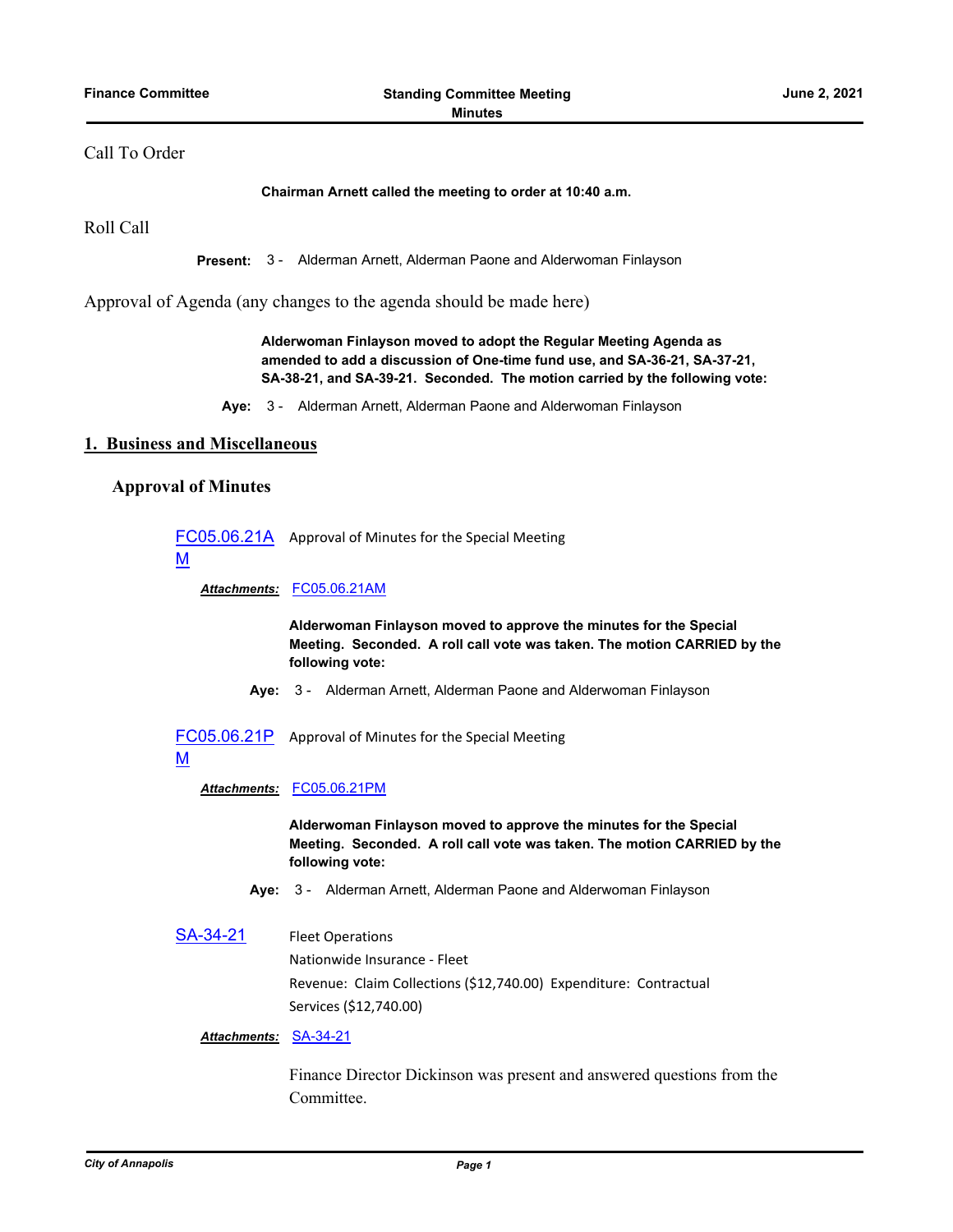**Alderwoman Finlayson moved to recommend favorably SA-34-21. Seconded. A roll call vote was taken. The motion CARRIED by the following vote:**

- **Aye:** 3 Alderman Arnett, Alderman Paone and Alderwoman Finlayson
- [SA-35-21](http://annapolismd.legistar.com/gateway.aspx?m=l&id=/matter.aspx?key=5309) Fleet Replacement

Fleet Replacement Fund Balance

Revenue: Available Fund Balance (\$96,000.00); Additional Transfer From Transportation Fund (\$33,000.00) Expenditure: Capital Outlay (\$129,000.00)

#### *Attachments:* [SA-35-21](http://annapolismd.legistar.com/gateway.aspx?M=F&ID=3c429bc2-54ea-4d4f-b98b-e0c46956a83a.pdf)

Finance Director Dickinson, and Public Works Director Johnson, Transportation Deputy Director Duah

Alderwoman Finlayson would like to hear a presentation from Transportation Deputy Director Duah at the Finance Committee and Transportation Committee.

#### **Alderwoman Finlayson moved to recommend favorably SA-35-21. Seconded. A roll call vote was taken. The motion CARRIED by the following vote:**

- **Aye:** 3 Alderman Arnett, Alderman Paone and Alderwoman Finlayson
- [SA-37-21](http://annapolismd.legistar.com/gateway.aspx?m=l&id=/matter.aspx?key=5314) Transportation

Grant Fund - Maryland Transportation Authority Revenue: Federal Grant Revenue (\$760,772.00) Expenditure: Federal Expenses (\$760,772.00)

#### *Attachments:* [SA-37-21](http://annapolismd.legistar.com/gateway.aspx?M=F&ID=1dfefc31-d8bc-43e4-b636-be4fdfa84fe5.pdf)

Finance Director Dickinson was present and answered questions from the Committee.

**Alderwoman Finlayson moved to recommend favorably SA-37-21. Seconded. A roll call vote was taken. The motion CARRIED by the following vote:**

- **Aye:** 3 Alderman Arnett, Alderman Paone and Alderwoman Finlayson
- [FT-10-21](http://annapolismd.legistar.com/gateway.aspx?m=l&id=/matter.aspx?key=5310) Transportation Operations Transfer From: Transportation/Operations Salaries and Benefits (\$35,000.00) Transfer To: Transportation/Operations Supplies and Other (\$35,000.00)

#### *Attachments:* [FT-10-21](http://annapolismd.legistar.com/gateway.aspx?M=F&ID=7d959c4f-1e1c-470c-8040-ade66e251441.pdf)

Finance Director Dickinson, and Transportation Deputy Director Duah were present and answered questions from the Committee.

**Alderman Paone moved to recommend favorably FT-10-21. Seconded. A roll call vote was taken. The motion CARRIED by the following vote:**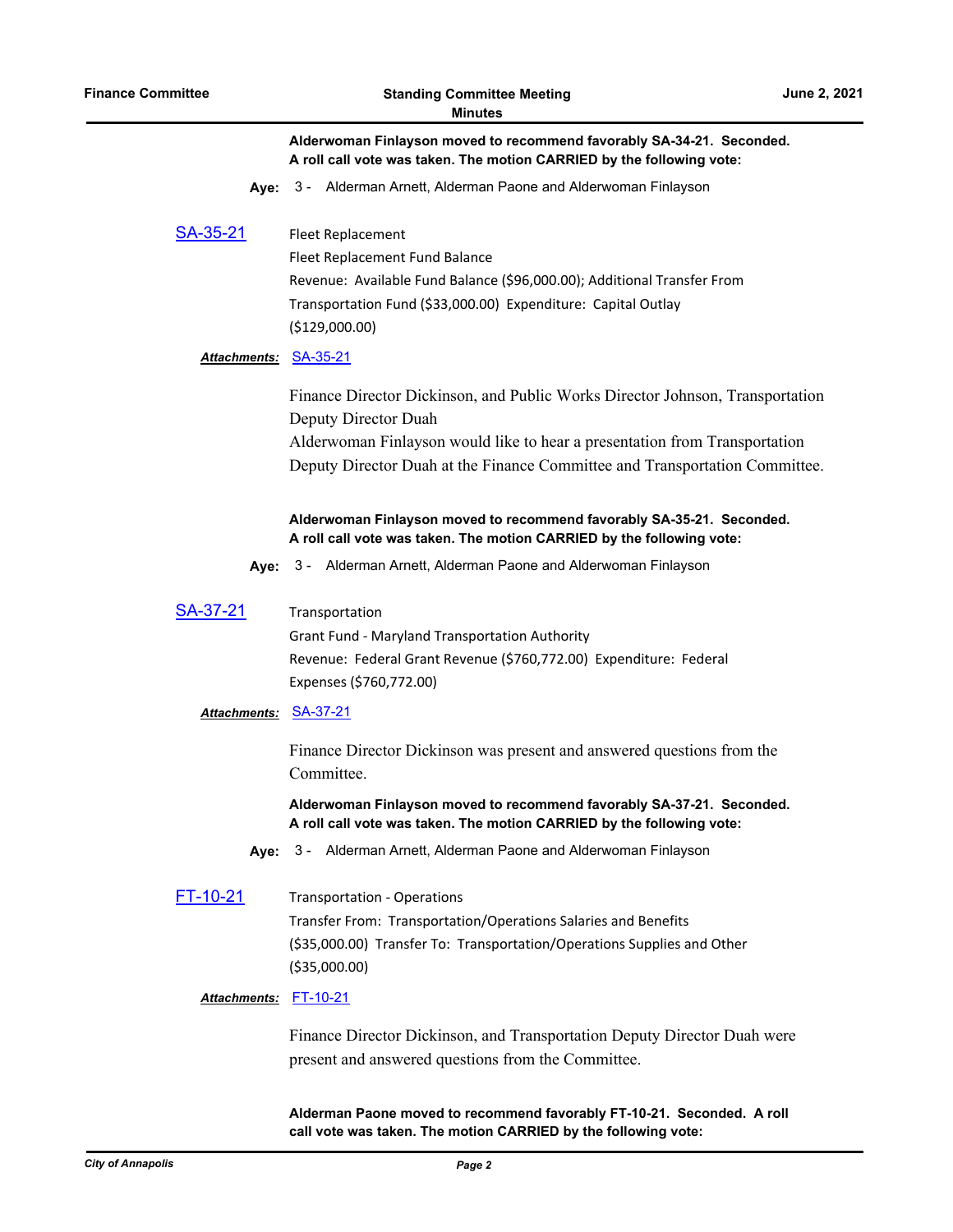|  |  |  |  |  |  |  | Aye: 3 - Alderman Arnett, Alderman Paone and Alderwoman Finlayson |  |
|--|--|--|--|--|--|--|-------------------------------------------------------------------|--|
|--|--|--|--|--|--|--|-------------------------------------------------------------------|--|

[SA-38-21](http://annapolismd.legistar.com/gateway.aspx?m=l&id=/matter.aspx?key=5315) Planning and Zoning General Fund - MBID of Delaware LLC

#### *Attachments:* [SA-38-21](http://annapolismd.legistar.com/gateway.aspx?M=F&ID=0ea439cc-e833-4dd7-8f9d-bfa39e780c7f.pdf)

Planning and Zoning Chief of Current Planning Smith was present and answered questions from the Committee.

**Alderman Paone moved to recommend favorably SA-38-21. Seconded. A roll call vote was taken. The motion CARRIED by the following vote:**

- **Aye:** 3 Alderman Arnett, Alderman Paone and Alderwoman Finlayson
- [SA-39-21](http://annapolismd.legistar.com/gateway.aspx?m=l&id=/matter.aspx?key=5316) Planning and Zoning General Fund - Provost Construction Revenue: General Fund Contributions (\$18,789.00) Expenditure: Contractual Services (\$18,789.00)

### *Attachments:* [SA-39-21](http://annapolismd.legistar.com/gateway.aspx?M=F&ID=c41f755a-5029-4f59-b904-55341b21e2b0.pdf)

Planning and Zoning Chief of Current Planning Smith was present and answered questions from the Committee.

**Alderwoman Finlayson moved to recommend favorably SA-39-21. Seconded. A roll call vote was taken. The motion CARRIED by the following vote:**

- **Aye:** 3 Alderman Arnett, Alderman Paone and Alderwoman Finlayson
- [SA-36-21](http://annapolismd.legistar.com/gateway.aspx?m=l&id=/matter.aspx?key=5313) Office of the Mayor Grant Fund - Department of Health - State of Maryland Revenue: State Grant Revenue (\$8,000.00) Expenditure: State Grant Expenses

#### *Attachments:* [SA-36-21](http://annapolismd.legistar.com/gateway.aspx?M=F&ID=85d76772-fb20-4cf1-91d0-08cbe0858a1c.pdf)

Finance Director Dickinson, and Assistant City Manager Farrow were present and answered questions from the Committee.

**Alderwoman Finlayson moved to recommend favorably SA-36-21. Seconded. A roll call vote was taken. The motion CARRIED by the following vote:**

**Aye:** 3 - Alderman Arnett, Alderman Paone and Alderwoman Finlayson

# **2. General Discussion**

# **Discussion: One-time Use Funds**

Finance Director Dickinson, and Assistant City Manager Farrow were present and answered questions from the Committee.